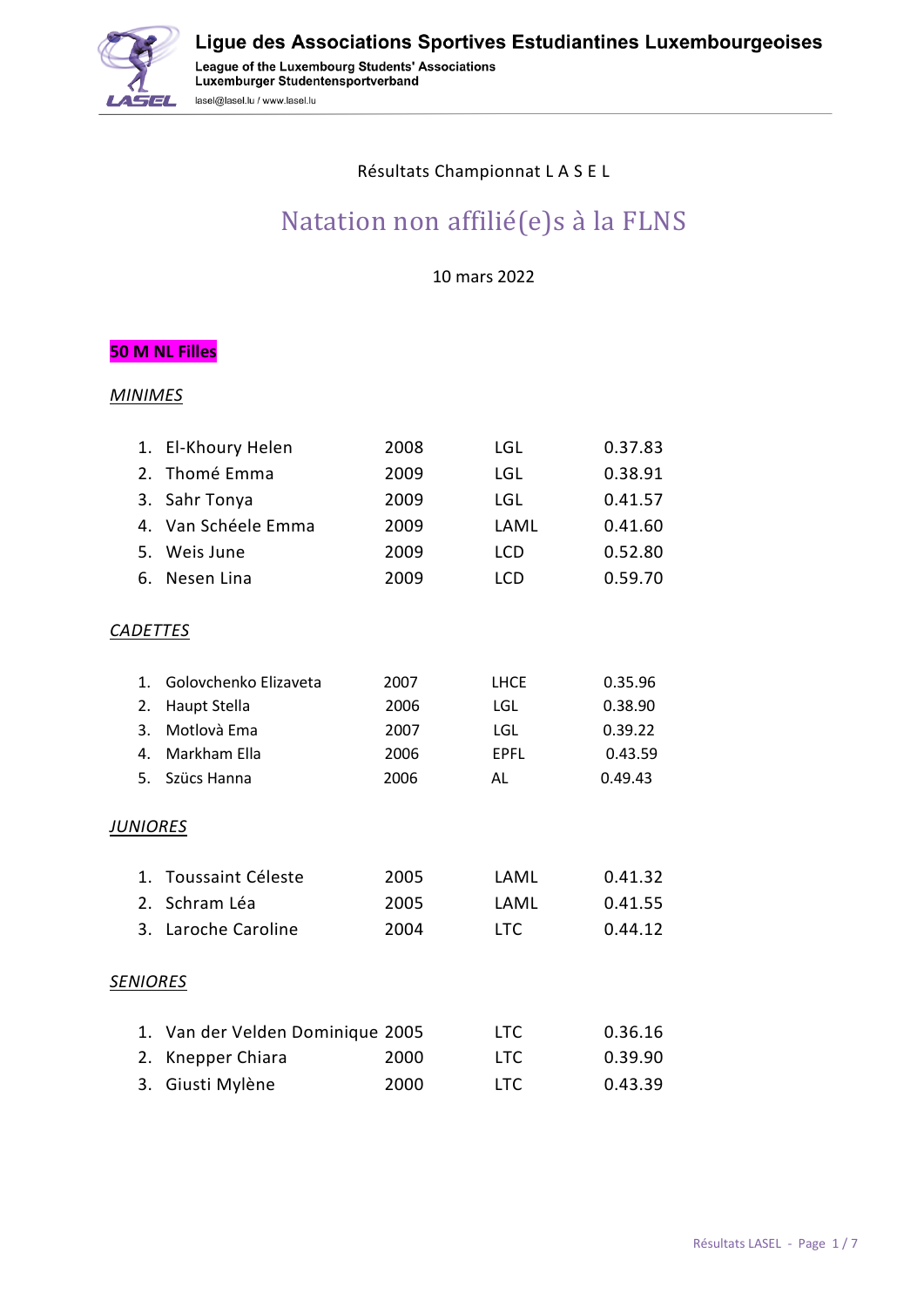## 50 M NL Garçons

| 1.             | <b>Bischoff Louis</b>      | 2009 | LAML         | 0.36.93 |
|----------------|----------------------------|------|--------------|---------|
| 2.             | Gabbana Luca               | 2009 | <b>LGL</b>   | 0.39.84 |
| 3.             | Leclercq Ludovic           | 2009 | <b>LGL</b>   | 0.44.66 |
| 4.             | Klopp Arno                 | 2008 | <b>LGL</b>   | 0.47.34 |
| 5.             | <b>Hermand Paul-Arthur</b> | 2009 | LGL          | 0.51.20 |
|                |                            |      |              |         |
| <b>CADETS</b>  |                            |      |              |         |
|                |                            |      |              |         |
| $1_{\cdot}$    | Santinelli Julien          | 2006 | <b>LGL</b>   | 0.37.53 |
| 2.             | Comparetto Matteo          | 2007 | <b>LGL</b>   | 0.40.88 |
| 3.             | Schiltz Oleg               | 2006 | <b>LGL</b>   | 0.41.09 |
| 4.             | Schumacher Robyn           | 2006 | <b>EPFL</b>  | 0.42.41 |
|                | 5. O'Brien Timothy         | 2006 | LGL          | 0.42.98 |
|                |                            |      |              |         |
| <b>JUNIORS</b> |                            |      |              |         |
| 1.             | Bekiri Blerim              | 2004 | <b>LTC</b>   | 0.36.31 |
| 2.             | Meyers Théo                | 2005 | LAML         | 0.37.76 |
| 3.             | <b>Brockhoff Tim</b>       | 2004 | LAML         | 0.45.56 |
| 4.             | Vanderzypen Stanley        | 2004 | LAML         | 0.46.13 |
| 5.             | <b>Gereats David</b>       | 2005 | <b>LTAE</b>  | 0.51.46 |
|                |                            |      |              |         |
| <b>SENIORS</b> |                            |      |              |         |
|                |                            |      |              |         |
| 1.             | Matache Ricardo            | 2001 | <b>LTC</b>   | 0.31.00 |
| 2.             | Fritsch Jordan             | 2000 | <b>LTC</b>   | 0.31.16 |
| 3.             | Masini Serge               | 1995 | <b>LTC</b>   | 0.32.41 |
| 4.             | Skrijelj Ajman             | 2002 | <b>LTC</b>   | 0.33.31 |
| 5.             | Couto Alves Diogo          | 2002 | <b>LTC</b>   | 0.33.46 |
| 6.             | Barbosa Ruben              | 1998 | <b>LTC</b>   | 0.33.55 |
| 7.             | <b>Marchitto Daniele</b>   | 1995 | <b>LTC</b>   | 0.36.98 |
| 8.             | <b>Castel Thomas</b>       | 2001 | <b>LTC</b>   | 0.38.40 |
|                | 9. Thurpel Ben             | 2003 | <b>LTC</b>   | 0.38.81 |
|                | 10. Rehlinger Dean         | 2003 | <b>LTETT</b> | 0.41.98 |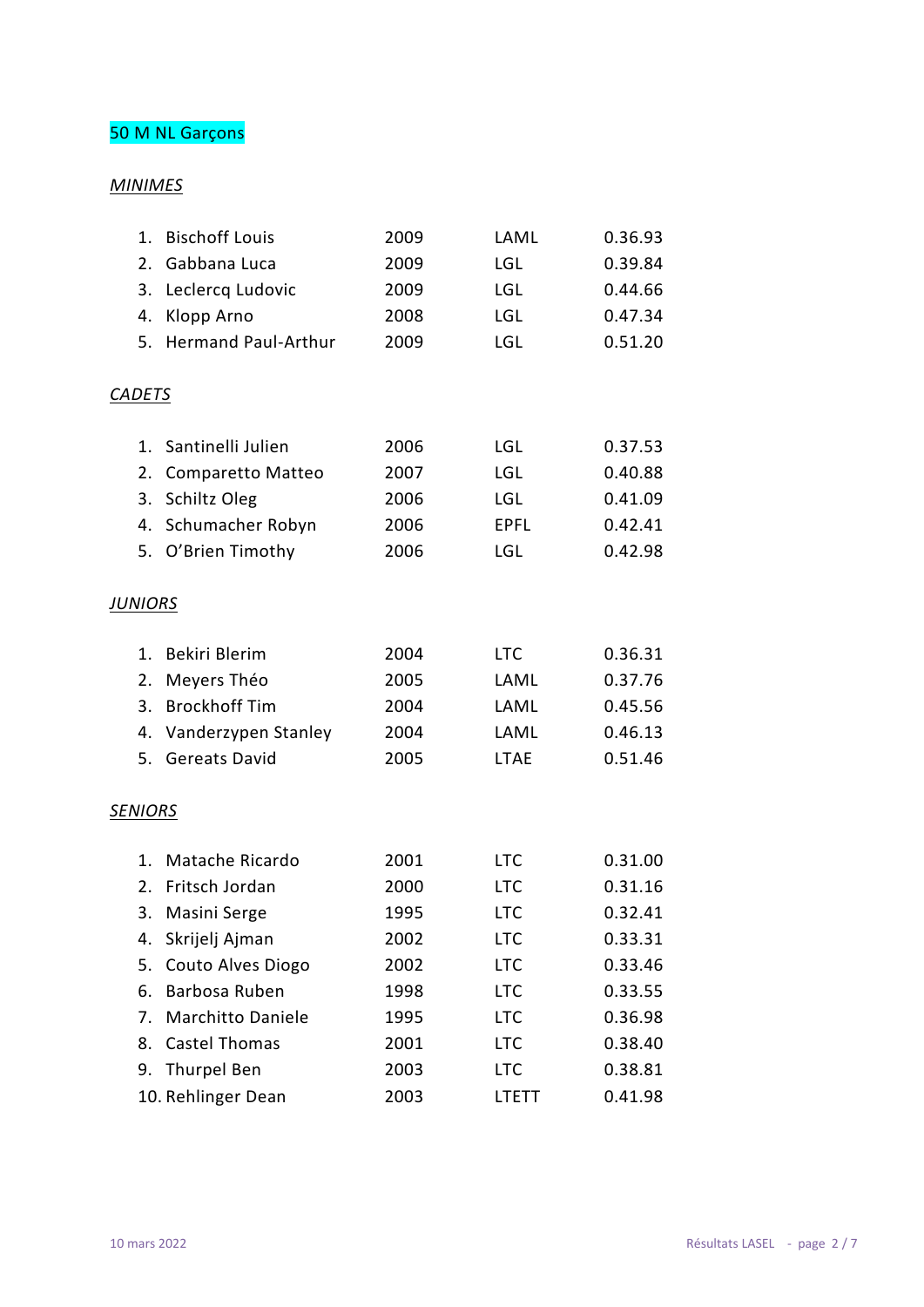### **50 M BRASSE Filles**

| 1.              | <b>Hemmert Laure</b>             | 2008 | LGL         | 0.49.38 |
|-----------------|----------------------------------|------|-------------|---------|
| 2.              | Cabot Lucile                     | 2009 | LGL         | 0.49.76 |
|                 | 3. Schrade Sarah                 | 2009 | LGL         | 0.52.10 |
|                 |                                  |      |             |         |
|                 | <b>CADETTES</b>                  |      |             |         |
|                 |                                  |      |             |         |
|                 | Motlovà Ema<br>1.                | 2007 | <b>LGL</b>  | 0.49.32 |
|                 | 2. Szücs Hanna                   | 2006 | AL          | 0.50.28 |
|                 | 3. Golovchenko Elizaveta         | 2007 | <b>LHCE</b> | 0.50.60 |
|                 | 4. Sahl Elisa                    | 2007 | LAML        | 0.51.16 |
|                 | 5. Haupt Stella                  | 2006 | LGL         | 0.54.08 |
|                 |                                  |      |             |         |
| <u>JUNIORES</u> |                                  |      |             |         |
|                 | 1. Laroche Caroline              | 2004 | <b>LTC</b>  | 0.55.37 |
|                 |                                  |      |             |         |
|                 |                                  |      |             |         |
| <b>SENIORES</b> |                                  |      |             |         |
|                 |                                  |      |             |         |
|                 | 1. Van der Velden Dominique 2005 |      | <b>LTC</b>  | 0.47.12 |
| 2.              | Knepper Chiara                   | 2000 | <b>LTC</b>  | 0.51.06 |
|                 | Giusti Mylène<br>3.              | 2000 | <b>LTC</b>  | 0.51.70 |
|                 |                                  |      |             |         |
|                 |                                  |      |             |         |
|                 | <b>50 M BRASSE Garçons</b>       |      |             |         |
|                 |                                  |      |             |         |
| <b>MINIMES</b>  |                                  |      |             |         |
| 1.              | <b>Bischoff Louis</b>            | 2009 | LAML        | 0.49.12 |
| 2.              | Schumacher Linus                 | 2008 | LGL         | 0.49.37 |
| 3.              | Gabbana Luca                     | 2009 | LGL         | 0.54.12 |
| 4.              | Klopp Arno                       | 2008 | LGL         | 0.59.64 |
| 5.              | <b>Hermand Paul-Arthur</b>       | 2009 | LGL         | 1.00.13 |
| 6.              | Leclercq Ludovic                 | 2009 | LGL         | 1.01.25 |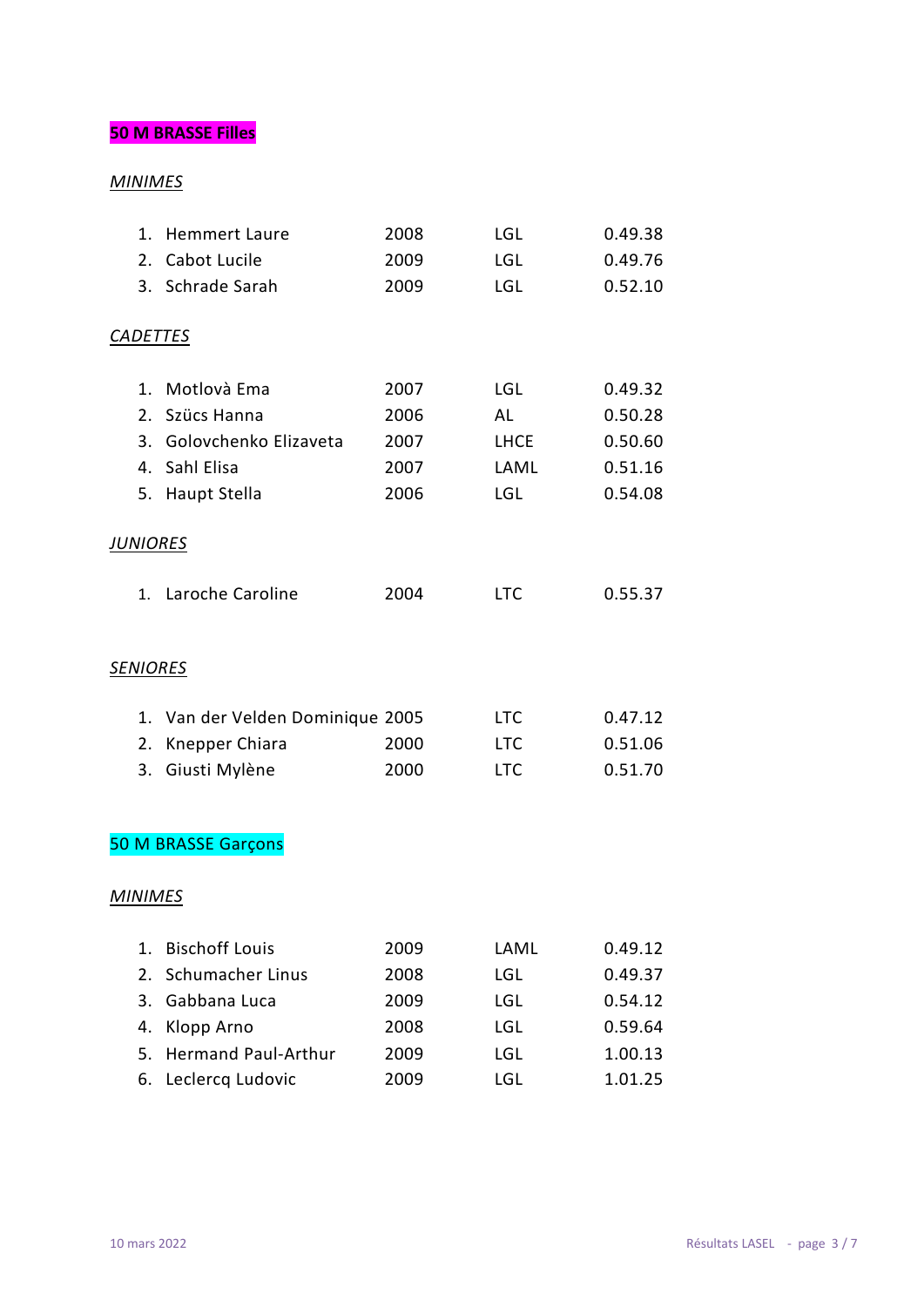#### *CADETS*

| 1. Schumacher Robyn  | 2006 | EPFL | 0.44.20 |
|----------------------|------|------|---------|
| 2. Hartert Louis     | 2007 | LGL  | 0.45.38 |
| 3. Comparetto Matteo | 2007 | LGL  | 0.48.94 |
| 4. Schiltz Oleg      | 2006 | LGL  | 0.49.50 |
| 5. Glod Levi         | 2007 | LGL  | 0.50.47 |
| 6. O'Brien Timothy   | 2006 | LGL  | 0.53.62 |

#### *JUNIORS*

| 1. Meyers Théo         | 2005 | LAML  | 0.46.69 |
|------------------------|------|-------|---------|
| 2. Bekiri Blerim       | 2004 | LTC.  | 0.49.02 |
| 3. Vanderzypen Stanley | 2004 | LAML  | 0.50.23 |
| 4. Gereats David       | 2005 | I TAF | 0.52.92 |

#### *SENIORS*

| 1. Skrijelj Ajman    | 2002 | <b>LTC</b>   | 0.43.35 |
|----------------------|------|--------------|---------|
| 2. Castel Thomas     | 2001 | <b>LTC</b>   | 0.44.47 |
| 3. Thurpel Ben       | 2003 | <b>LTC</b>   | 0.45.78 |
| 4. Rehlinger Dean    | 2003 | <b>LTETT</b> | 0.47.06 |
| 5. Masini Serge      | 1995 | <b>LTC</b>   | 0.47.54 |
| 6. Fritsch Jordan    | 2000 | <b>LTC</b>   | 0.48.34 |
| 7. Couto Alves Diogo | 2002 | <b>LTC</b>   | 0.49.56 |
| 8. Marchitto Daniele | 1995 | LTC.         | 0.51.21 |

**50 M DOS Filles**

|                 | 1. Hemmert Laure         | 2008 | LGL         | 1.07.50 |
|-----------------|--------------------------|------|-------------|---------|
| <b>CADETTES</b> |                          |      |             |         |
|                 | 1. Motlovà Ema           | 2007 | LGL         | 0.46.09 |
|                 | 2. Golovchenko Elizaveta | 2007 | <b>LHCE</b> | 0.48.42 |
| 3.              | <b>Haupt Stella</b>      | 2006 | LGL         | 0.53.32 |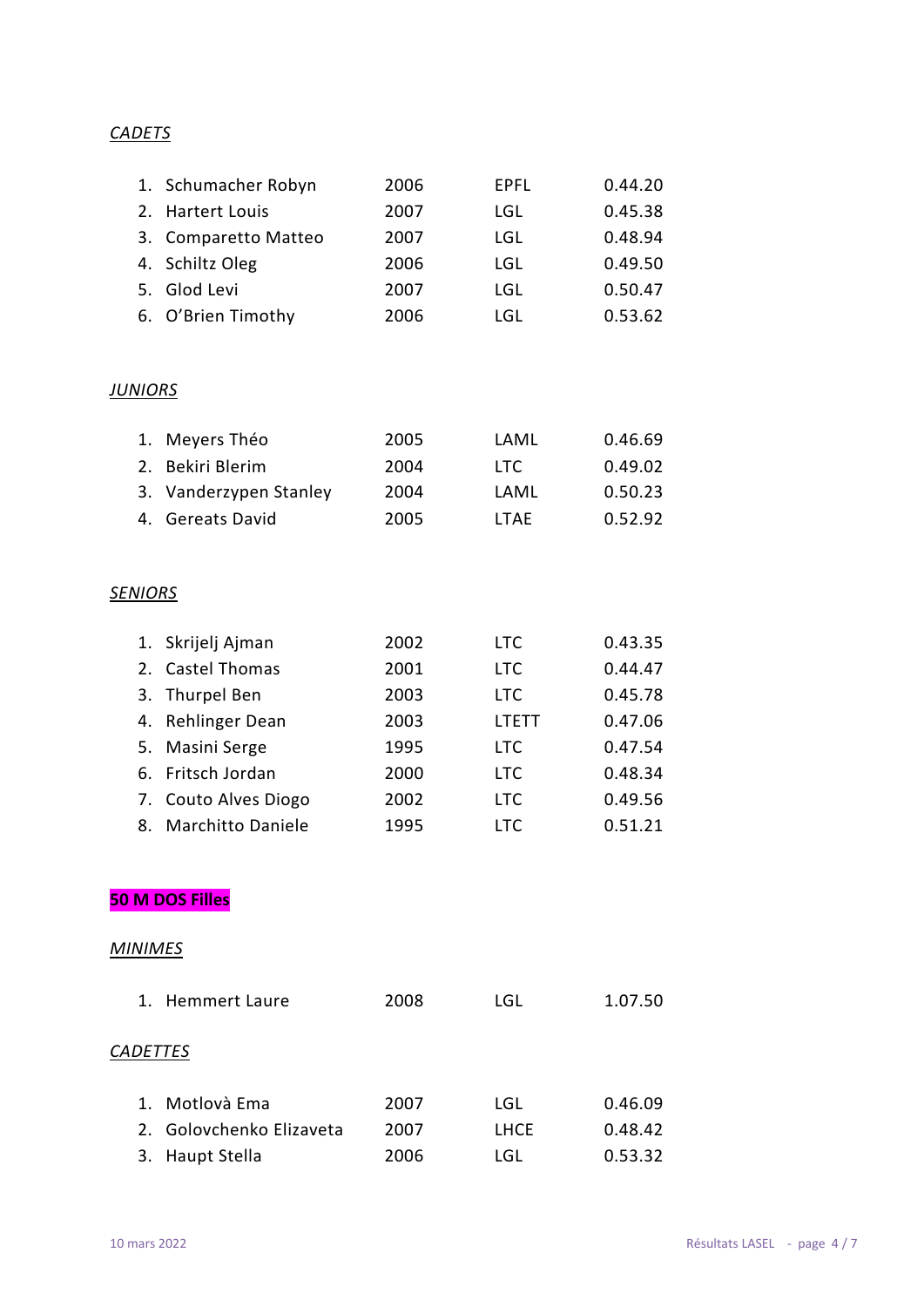#### *JUNIORES*

|                 | 1. Laroche Caroline              | 2004 | <b>LTC</b> | 0.56.38 |
|-----------------|----------------------------------|------|------------|---------|
| <u>SENIORES</u> |                                  |      |            |         |
|                 |                                  |      |            |         |
|                 | 1. Van der Velden Dominique 2005 |      | <b>LTC</b> | 0.44.14 |
|                 | 2. Knepper Chiara                | 2000 | <b>LTC</b> | 0.46.92 |
|                 | 3. Giusti Mylène                 | 2000 | <b>LTC</b> | 0.57.68 |
|                 | 50 M DOS Garçons                 |      |            |         |
| <b>MINIMES</b>  |                                  |      |            |         |
|                 | 1. Bischoff Louis                | 2009 | LAML       | 0.45.11 |
|                 | 2. Hermand Paul-Arthur           | 2009 | <b>LGL</b> | 0.59.34 |
|                 |                                  |      |            |         |
| <b>CADETS</b>   |                                  |      |            |         |
|                 | 1. Comparetto Matteo             | 2007 | LGL        | 0.49.60 |
| <b>SENIORS</b>  |                                  |      |            |         |
|                 | 1. Marchitto Daniele             | 1995 | <b>LTC</b> | 0.53.18 |
|                 |                                  |      |            |         |
|                 | <b>50 M PAPILLON Filles</b>      |      |            |         |
| <b>CADETTES</b> |                                  |      |            |         |
| 1.              | Motlovà Ema                      | 2007 | <b>LGL</b> | 0.44.50 |
| 2.              | Haupt Stella                     | 2006 | LGL        | 0.49.24 |
|                 |                                  |      |            |         |
| <b>SENIORES</b> |                                  |      |            |         |
|                 | 1. Van der Velden Dominique 2005 |      | <b>LTC</b> | 0.43.97 |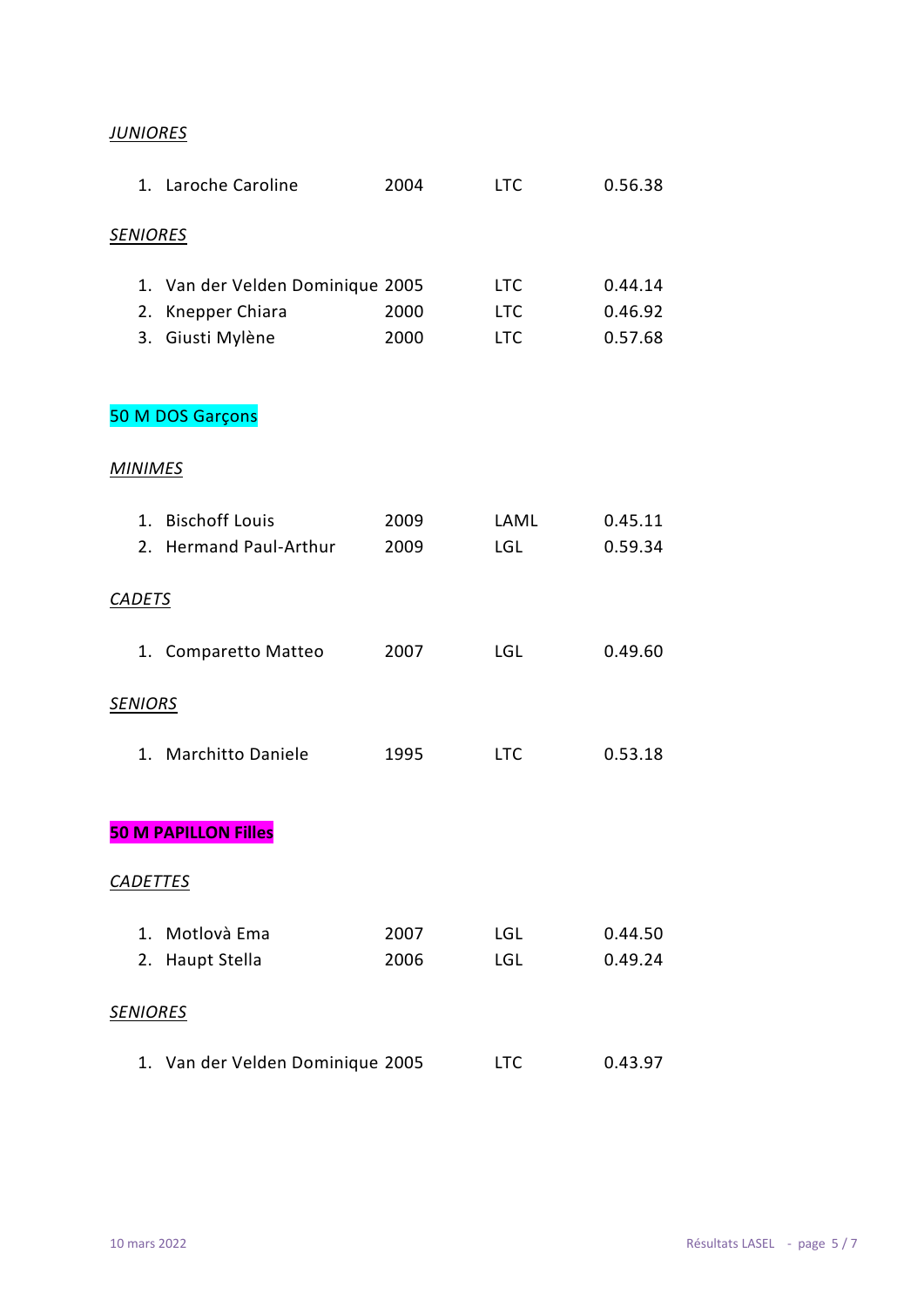### 50 M PAPILLON Garçons

#### *MINIMES*

| 1 <sup>1</sup><br>2.<br>3.<br>4. | <b>Bischoff Louis</b><br>Gabbana Luca<br><b>Hermand Paul-Arthur</b><br>Klopp Arno                     | 2009<br>2009<br>2009<br>2008                 |         | LAML<br><b>LGL</b><br><b>LGL</b><br><b>LGL</b>                                   | 0.54.47<br>1.10.72<br>1.11.23<br>1.25.19                       |
|----------------------------------|-------------------------------------------------------------------------------------------------------|----------------------------------------------|---------|----------------------------------------------------------------------------------|----------------------------------------------------------------|
| <b>CADETS</b>                    |                                                                                                       |                                              |         |                                                                                  |                                                                |
| $1_{-}$<br>2.                    | <b>Hartert Louis</b><br>O'Brien Timothy                                                               | 2007<br>2006                                 |         | <b>LGL</b><br><b>LGL</b>                                                         | 0.53.92<br>1.22.74                                             |
| <b>JUNIORS</b>                   |                                                                                                       |                                              |         |                                                                                  |                                                                |
| $1_{-}$<br>2.                    | Bekiri Blerim<br><b>Brockhoff Tim</b>                                                                 | 2004<br>2004                                 |         | <b>LTC</b><br>LAML                                                               | 0.42.67<br>0.50.68                                             |
| <b>SENIORS</b>                   |                                                                                                       |                                              |         |                                                                                  |                                                                |
| 1.<br>2.<br>3.<br>4.<br>5.<br>6. | Fritsch Jordan<br>Castel Thomas<br>Skrijelj Ajman<br>Couto Alves Diogo<br>Thurpel Ben<br>Masini Serge | 2000<br>2001<br>2002<br>2002<br>2003<br>1995 |         | <b>LTC</b><br><b>LTC</b><br><b>LTC</b><br><b>LTC</b><br><b>LTC</b><br><b>LTC</b> | 0.38.52<br>0.38.70<br>0.39.03<br>0.40.38<br>0.42.90<br>0.45.69 |
|                                  | <b>RELAIS 4x50 NL Filles</b>                                                                          |                                              |         |                                                                                  |                                                                |
|                                  | 1. LTC<br>Knepper Chiara<br>Gisuti Mylène<br>Laroche Caroline<br>Van der Velden Dominique             |                                              | 2.46.38 |                                                                                  |                                                                |
| 2.                               | LGL<br>Haupt Stella<br>Thomé Emma<br><b>Hemmert Laure</b>                                             |                                              | 2.47.10 |                                                                                  |                                                                |

Cabot Lucile